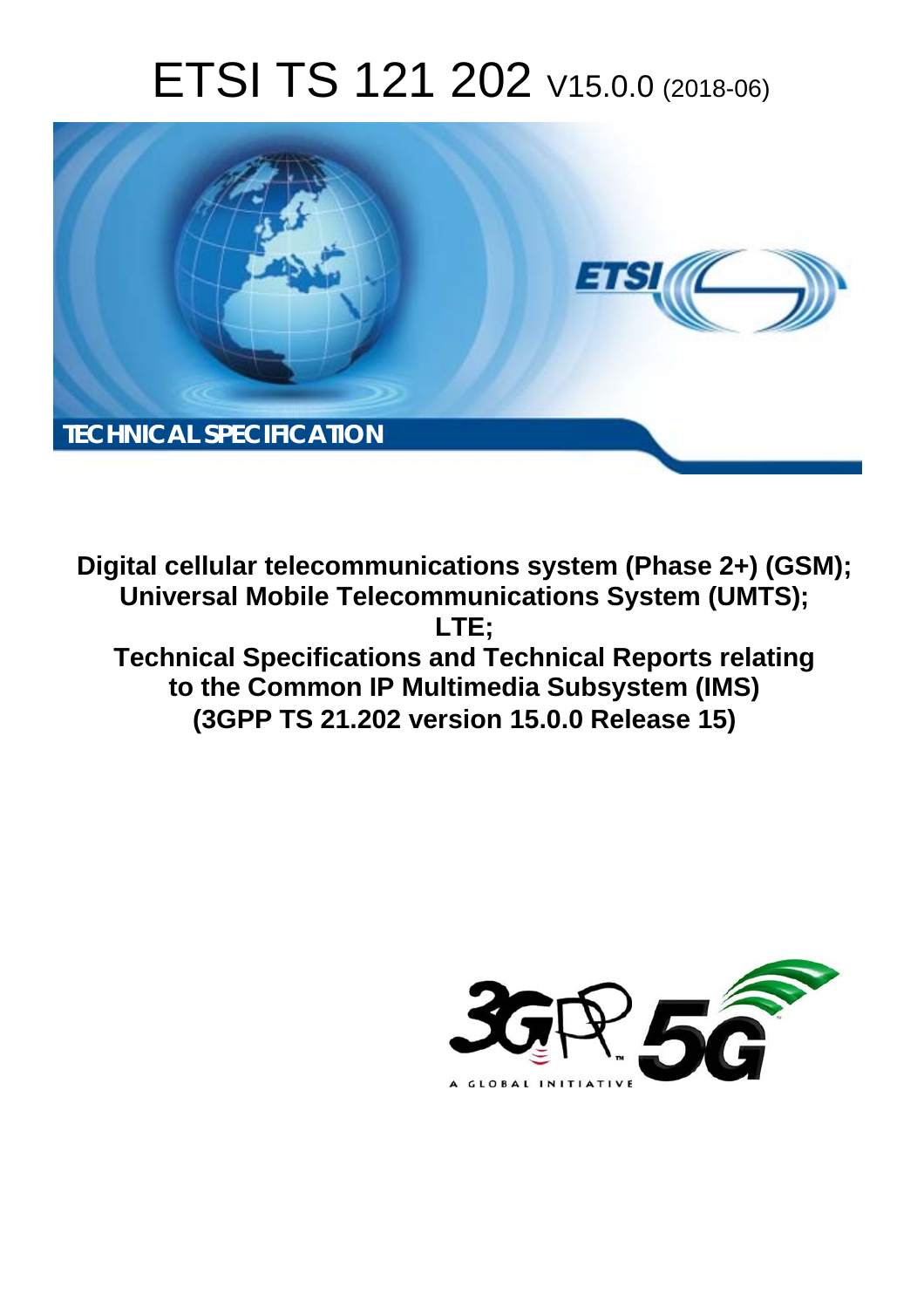Reference

RTS/TSGS-0021202vf00

Keywords GSM,LTE,UMTS

#### *ETSI*

#### 650 Route des Lucioles F-06921 Sophia Antipolis Cedex - FRANCE

Tel.: +33 4 92 94 42 00 Fax: +33 4 93 65 47 16

Siret N° 348 623 562 00017 - NAF 742 C Association à but non lucratif enregistrée à la Sous-Préfecture de Grasse (06) N° 7803/88

#### *Important notice*

The present document can be downloaded from: <http://www.etsi.org/standards-search>

The present document may be made available in electronic versions and/or in print. The content of any electronic and/or print versions of the present document shall not be modified without the prior written authorization of ETSI. In case of any existing or perceived difference in contents between such versions and/or in print, the only prevailing document is the print of the Portable Document Format (PDF) version kept on a specific network drive within ETSI Secretariat.

Users of the present document should be aware that the document may be subject to revision or change of status. Information on the current status of this and other ETSI documents is available at <https://portal.etsi.org/TB/ETSIDeliverableStatus.aspx>

If you find errors in the present document, please send your comment to one of the following services: <https://portal.etsi.org/People/CommiteeSupportStaff.aspx>

#### *Copyright Notification*

No part may be reproduced or utilized in any form or by any means, electronic or mechanical, including photocopying and microfilm except as authorized by written permission of ETSI. The content of the PDF version shall not be modified without the written authorization of ETSI. The copyright and the foregoing restriction extend to reproduction in all media.

> © ETSI 2018. All rights reserved.

**DECT**TM, **PLUGTESTS**TM, **UMTS**TM and the ETSI logo are trademarks of ETSI registered for the benefit of its Members. **3GPP**TM and **LTE**TM are trademarks of ETSI registered for the benefit of its Members and of the 3GPP Organizational Partners. **oneM2M** logo is protected for the benefit of its Members.

**GSM**® and the GSM logo are trademarks registered and owned by the GSM Association.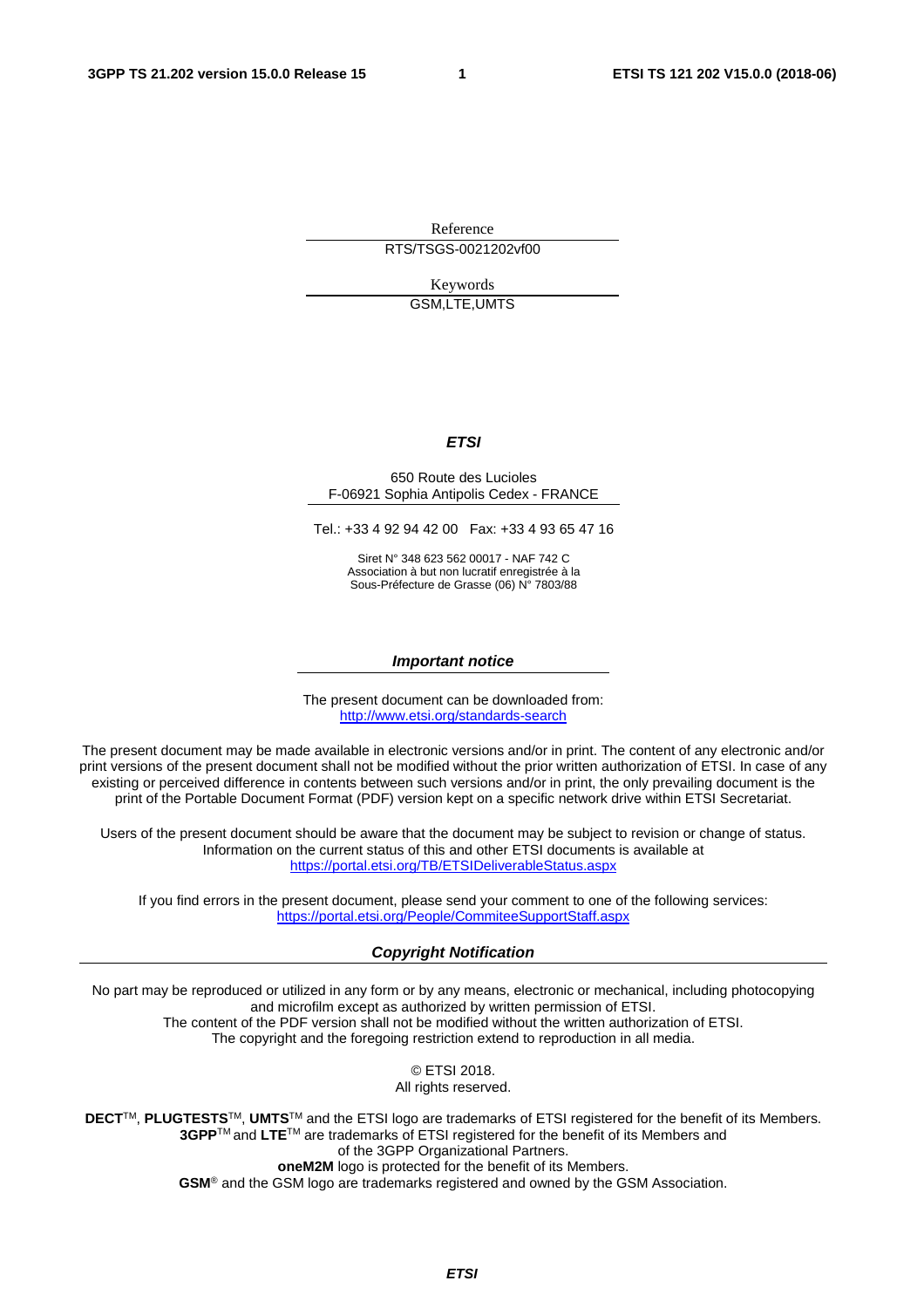### Intellectual Property Rights

#### Essential patents

IPRs essential or potentially essential to normative deliverables may have been declared to ETSI. The information pertaining to these essential IPRs, if any, is publicly available for **ETSI members and non-members**, and can be found in ETSI SR 000 314: *"Intellectual Property Rights (IPRs); Essential, or potentially Essential, IPRs notified to ETSI in respect of ETSI standards"*, which is available from the ETSI Secretariat. Latest updates are available on the ETSI Web server ([https://ipr.etsi.org/\)](https://ipr.etsi.org/).

Pursuant to the ETSI IPR Policy, no investigation, including IPR searches, has been carried out by ETSI. No guarantee can be given as to the existence of other IPRs not referenced in ETSI SR 000 314 (or the updates on the ETSI Web server) which are, or may be, or may become, essential to the present document.

#### **Trademarks**

The present document may include trademarks and/or tradenames which are asserted and/or registered by their owners. ETSI claims no ownership of these except for any which are indicated as being the property of ETSI, and conveys no right to use or reproduce any trademark and/or tradename. Mention of those trademarks in the present document does not constitute an endorsement by ETSI of products, services or organizations associated with those trademarks.

### Foreword

This Technical Specification (TS) has been produced by ETSI 3rd Generation Partnership Project (3GPP).

The present document may refer to technical specifications or reports using their 3GPP identities, UMTS identities or GSM identities. These should be interpreted as being references to the corresponding ETSI deliverables.

The cross reference between GSM, UMTS, 3GPP and ETSI identities can be found under [http://webapp.etsi.org/key/queryform.asp.](http://webapp.etsi.org/key/queryform.asp)

### Modal verbs terminology

In the present document "**shall**", "**shall not**", "**should**", "**should not**", "**may**", "**need not**", "**will**", "**will not**", "**can**" and "**cannot**" are to be interpreted as described in clause 3.2 of the [ETSI Drafting Rules](https://portal.etsi.org/Services/editHelp!/Howtostart/ETSIDraftingRules.aspx) (Verbal forms for the expression of provisions).

"**must**" and "**must not**" are **NOT** allowed in ETSI deliverables except when used in direct citation.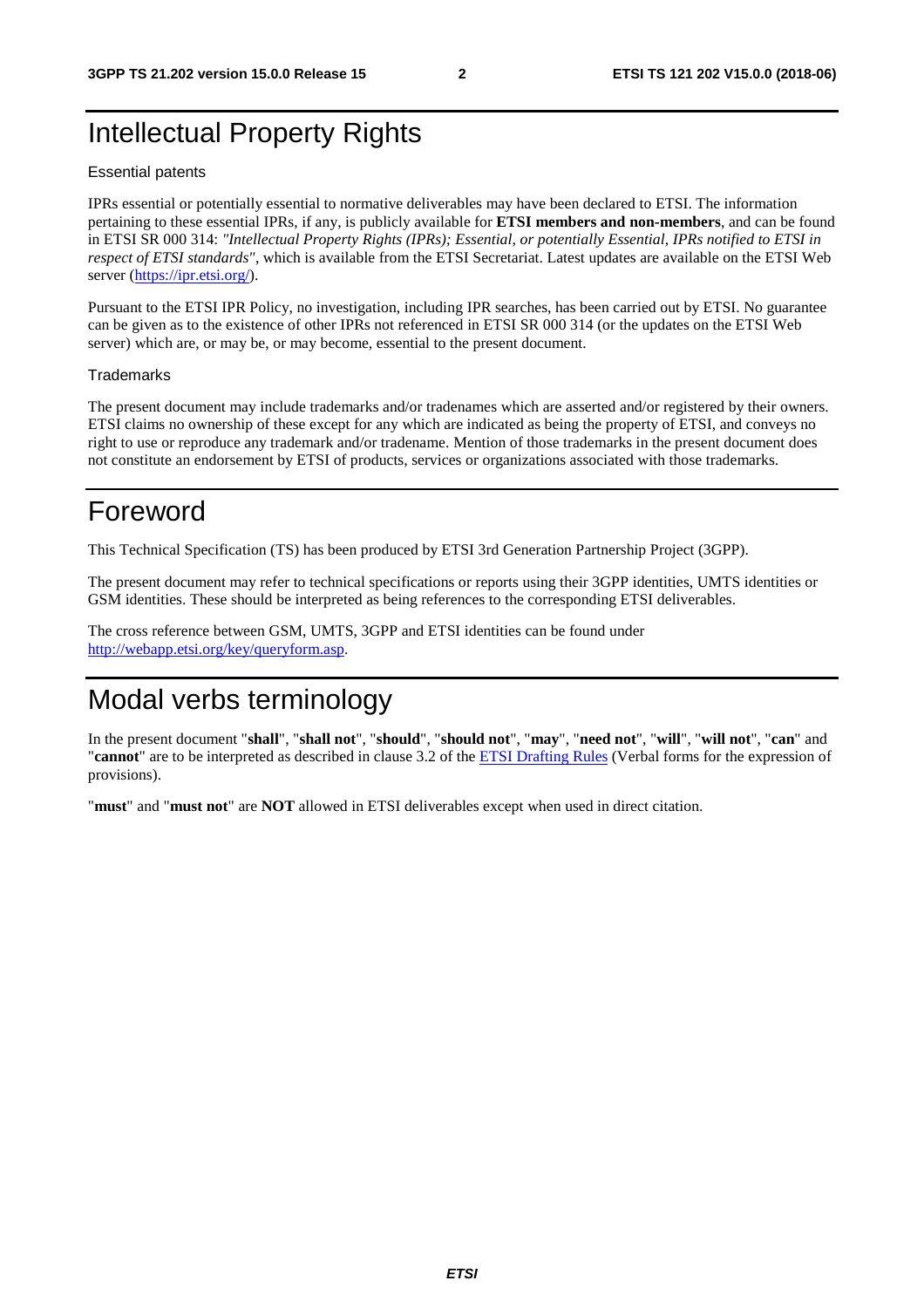# Contents

| $\mathbf{1}$                  |  |  |  |  |  |  |  |
|-------------------------------|--|--|--|--|--|--|--|
| 2                             |  |  |  |  |  |  |  |
| 3<br>3.1<br>3.2               |  |  |  |  |  |  |  |
| 3.3                           |  |  |  |  |  |  |  |
| $\overline{4}$                |  |  |  |  |  |  |  |
| 5                             |  |  |  |  |  |  |  |
| <b>Annex C</b> (informative): |  |  |  |  |  |  |  |
|                               |  |  |  |  |  |  |  |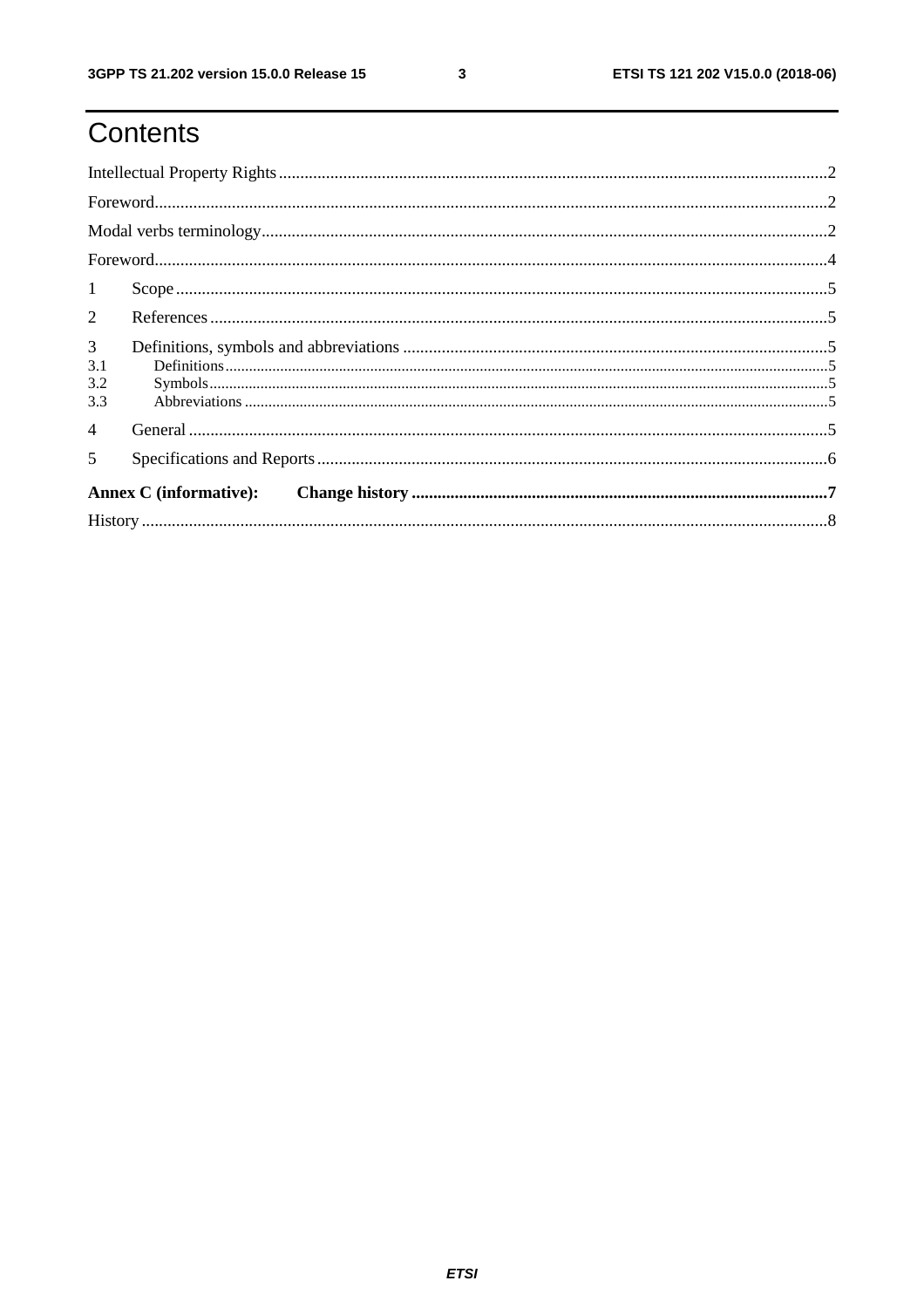# Foreword

This Technical Specification has been produced by the 3rd Generation Partnership Project (3GPP).

The contents of the present document are subject to continuing work within the TSG and may change following formal TSG approval. Should the TSG modify the contents of the present document, it will be re-released by the TSG with an identifying change of release date and an increase in version number as follows:

Version x.y.z

where:

- x the first digit:
	- 1 presented to TSG for information;
	- 2 presented to TSG for approval;
	- 3 or greater indicates TSG approved document under change control.
- y the second digit is incremented for all changes of substance, i.e. technical enhancements, corrections, updates, etc.
- z the third digit is incremented when editorial only changes have been incorporated in the document.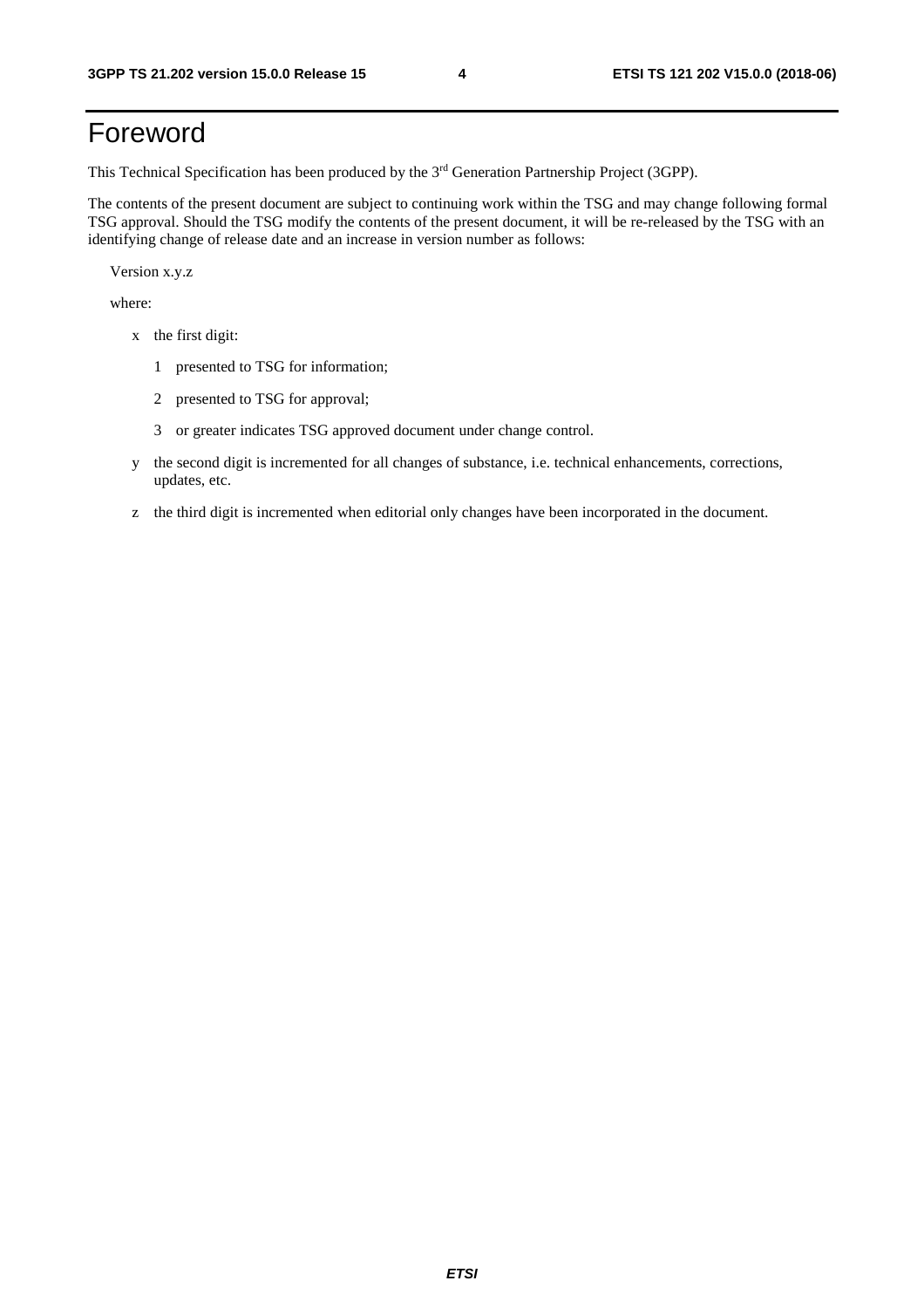### 1 Scope

The present document identifies the 3GPP Technical Specifications and Technical Reports specifically relating to the Common IP Multimedia Subsystem (IMS) maintained by 3GPP. Standards organizations adopting the Common IP Multimedia Subsystem (IMS) might not need to use all listed specifications.

# 2 References

The following documents contain provisions which, through reference in this text, constitute provisions of the present document.

- References are either specific (identified by date of publication, edition number, version number, etc.) or non-specific.
- For a specific reference, subsequent revisions do not apply.
- For a non-specific reference, the latest version applies. In the case of a reference to a 3GPP document (including a GSM document), a non-specific reference implicitly refers to the latest version of that document *in the same Release as the present document*.
- [1] 3GPP TR 21.905: "Vocabulary for 3GPP Specifications".
- [2] 3GPP TR 21.900: "Technical specification group working methods".

# 3 Definitions, symbols and abbreviations

### 3.1 Definitions

For the purposes of the present document, the terms and definitions given in TR 21.905 [1] apply.

### 3.2 Symbols

(None)

### 3.3 Abbreviations

For the purposes of the present document, the abbreviations given in TR 21.905 [1] and the following apply. An abbreviation defined in the present document takes precedence over the definition of the same abbreviation, if any, in TR 21.905 [1].

| <b>NGN</b>       | <b>Next Generation Network</b>                                                         |
|------------------|----------------------------------------------------------------------------------------|
| - R 1            | Release 1                                                                              |
| - R <sub>2</sub> | Release 2                                                                              |
| <b>TISPAN</b>    | Telecommunications and Internet converged Services and Protocols for Advanced Networks |

### 4 General

The numbering scheme for specifications is described in 3GPP TR 21.900 [2].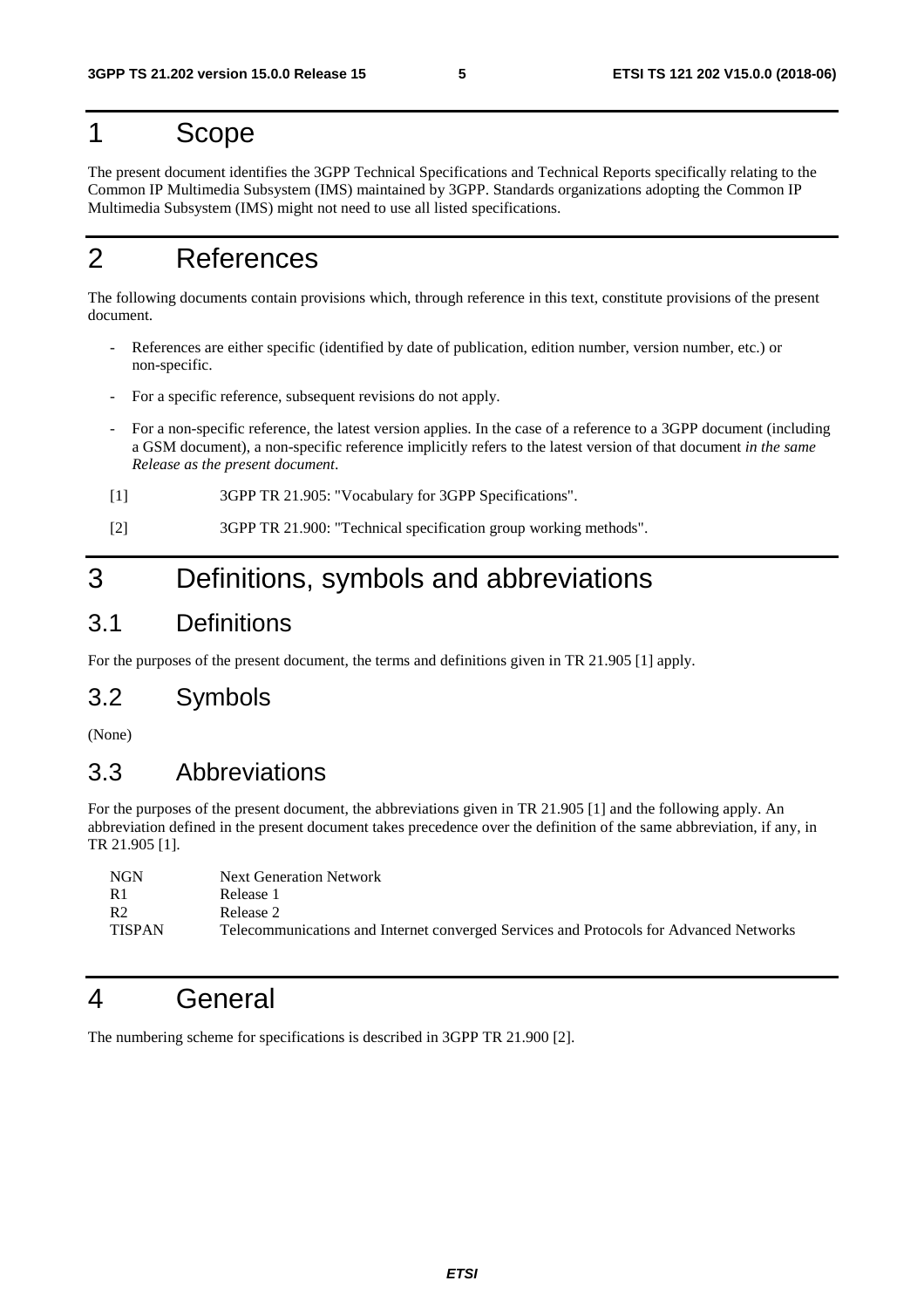# 5 Specifications and Reports

- NOTE 1: The "for publication?" column of the table below indicates whether or not the documents are intended for adoption by the partner Standards Development Organizations as their own publications. Those marked "no" are internal working documents of the 3GPP TSGs.
- NOTE 2: Some of the algorithm specifications in the 35.-series are available only under licence.
- NOTE 3: "Type" indicates Technical Specification (TS) or Technical Report (TR).
- NOTE 4: For definition of "freezing" of specifications (last two columns), see 3GPP TR 21.900 [2].

The list of Technical Specifications and Technical Reports can be found at: [www.3gpp.org/dynareport/SpecList.htm?release=Rel-15](http://www.3gpp.org/dynareport/SpecList.htm?release=Rel-15).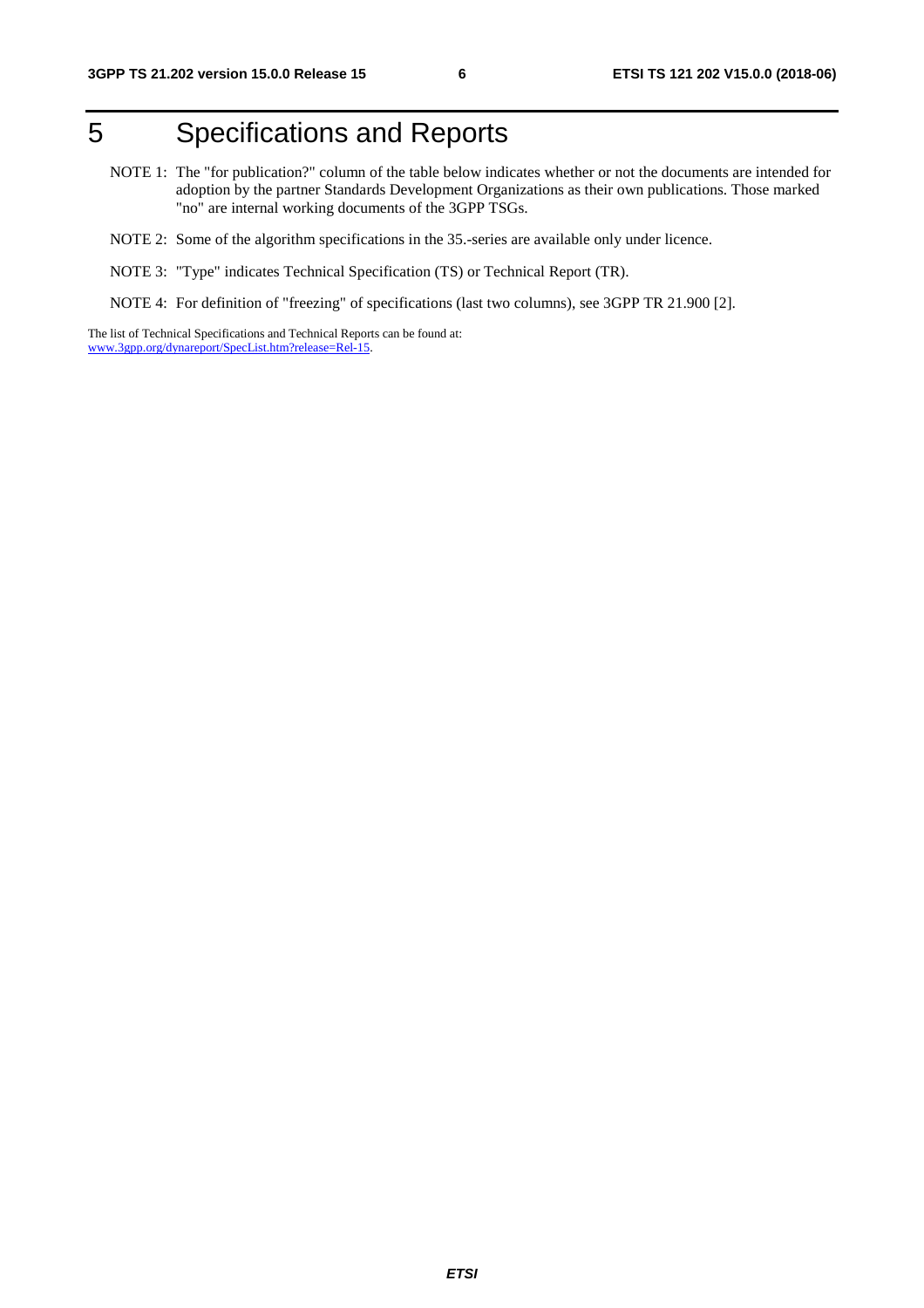# Annex C (informative): Change history

| <b>Change history</b> |                |                 |                         |     |                                                                                                                                     |                                                                                                                                                                                                                     |        |                       |  |
|-----------------------|----------------|-----------------|-------------------------|-----|-------------------------------------------------------------------------------------------------------------------------------------|---------------------------------------------------------------------------------------------------------------------------------------------------------------------------------------------------------------------|--------|-----------------------|--|
| <b>Date</b>           | TSG#           | <b>TSG Doc.</b> | <b>CR</b>               | Rev |                                                                                                                                     | Subject/Comment                                                                                                                                                                                                     | Old    | <b>New</b>            |  |
| 2008-05               |                |                 |                         |     |                                                                                                                                     | First draft based on SA1 request to SP-38, refined at SP-39. Spec<br>list based on Specification Manager's whim.                                                                                                    |        | 0.0.0                 |  |
| 2008-12               |                |                 |                         |     |                                                                                                                                     | Update based on continuing evolution of Release 8 specs                                                                                                                                                             | 0.0.0  | 0.1.0                 |  |
| 2008-12               | <b>SP-42</b>   | SP-080724       |                         |     |                                                                                                                                     | Incorporation of comments from TSG CT:<br>0.1.0<br>removal of §5.1 (substituted by two examples in annex A);<br>indication in list of specs of those which do not progress beyond<br>NGN R2 applicability.<br>0.2.0 |        |                       |  |
| 2009-01               |                |                 |                         |     |                                                                                                                                     | Update to specs list table resulting from further feedback;<br>Correction to URL of TISPAN spec mapping following revamp of<br>3GPP web site                                                                        | 0.2.0  | 0.3.0                 |  |
| 2009-03               | CP-43          | CP-090103       |                         |     |                                                                                                                                     | Presentationfor information                                                                                                                                                                                         | 0.3.0  | 1.0.0                 |  |
| 2009-03               | $SP-43$        | SP-090035       |                         |     |                                                                                                                                     | Presentation to TSG for approval                                                                                                                                                                                    | 1.0.0  | 1.1.0                 |  |
| 2009-03               | SP-43          |                 |                         |     | Approved                                                                                                                            |                                                                                                                                                                                                                     | 1.1.0  | 8.0.0                 |  |
| 2009-05               | SP-44          | SP-090463       | 2                       |     |                                                                                                                                     | 2 Annex mapping 3GPP2 specs to 3GPP common IMS specs                                                                                                                                                                | 8.0.0  |                       |  |
|                       |                | SP-090464       | $\overline{3}$          |     | Revise scope                                                                                                                        |                                                                                                                                                                                                                     |        | 8.1.0                 |  |
| 2009-06               | $SP-46$        | SP-090695       | $\overline{\mathbf{r}}$ |     |                                                                                                                                     | Correction to list of specifications                                                                                                                                                                                | 8.1.0  | 8.2.0                 |  |
| 2010-03               | $SP-47$        | SP-100012       | $\overline{5}$          |     |                                                                                                                                     | Update list of specs                                                                                                                                                                                                | 8.2.0  | 8.3.0                 |  |
|                       |                |                 | 6                       |     |                                                                                                                                     | Update list of specs                                                                                                                                                                                                | 8.3.0  |                       |  |
|                       |                |                 | $\overline{7}$          |     |                                                                                                                                     | Removal of information only relevant for earlier Release                                                                                                                                                            |        | 9.0.0                 |  |
| 2010-12               | SP-50          | SP-100871       | 8                       | 1   | Clarification of scope to indicate use of complete set of TSs/TRs is<br>9.0.0<br>not obligatory in all IMS implementations<br>9.1.0 |                                                                                                                                                                                                                     |        |                       |  |
| 2011-03               | SP-51          |                 |                         |     |                                                                                                                                     | Automatic upgrade on Release freeze<br>9.1.0<br>10.0.0                                                                                                                                                              |        |                       |  |
| 2011-06               | SP-52          | SP-110298       | 11                      |     |                                                                                                                                     | Correction to list of specifications<br>10.0.0<br>10.1.0                                                                                                                                                            |        |                       |  |
| 2012-03               | SP-55          | SP-120114       | 14                      |     | Changes to list of Specs: common IMS<br>10.1.0                                                                                      |                                                                                                                                                                                                                     | 10.2.0 |                       |  |
| 2013-03               | SP-59          | SP-130155       | 15                      |     | Update to list of specs<br>10.2.0                                                                                                   |                                                                                                                                                                                                                     | 10.3.0 |                       |  |
| 2013-03               | SP-59          | SP-130155       | 16                      |     | Update to list of specs<br>10.3.0                                                                                                   |                                                                                                                                                                                                                     |        | 11.0.0                |  |
| 2014-06               |                |                 |                         |     | Minor editorial<br>11.0.0                                                                                                           |                                                                                                                                                                                                                     |        | 11.0.1                |  |
|                       |                |                 |                         |     |                                                                                                                                     | <b>Change history</b>                                                                                                                                                                                               |        |                       |  |
| <b>Date</b>           | <b>Meeting</b> | <b>TDoc</b>     | <b>CR</b>               | Rev | Cat                                                                                                                                 | Subject/Comment                                                                                                                                                                                                     |        | <b>New</b><br>version |  |
| 2016-03               | SA#71          | SP-160127       | 0017                    |     | F                                                                                                                                   | Raise spec to Rel-12                                                                                                                                                                                                |        | 12.0.0                |  |
| 2016-12               | SA#74          | SP-160975 0018  |                         |     | F<br>1                                                                                                                              | Update to list of specs                                                                                                                                                                                             |        | 13.0.0                |  |
| 2017-03               | SA#75          |                 |                         |     |                                                                                                                                     | Promotion to Release 14 without technical change                                                                                                                                                                    |        | 14.0.0                |  |
| 2017-06               | SA#76          | SP-170461       | 0019                    |     | F                                                                                                                                   | Replace list of specs with pointer to web page showing up to<br>date list                                                                                                                                           |        | 14.1.0                |  |
| 2018-06               | SA#80          |                 |                         |     |                                                                                                                                     | Upgrade unchanged on freeze of Rel-15                                                                                                                                                                               |        | 15.0.0                |  |